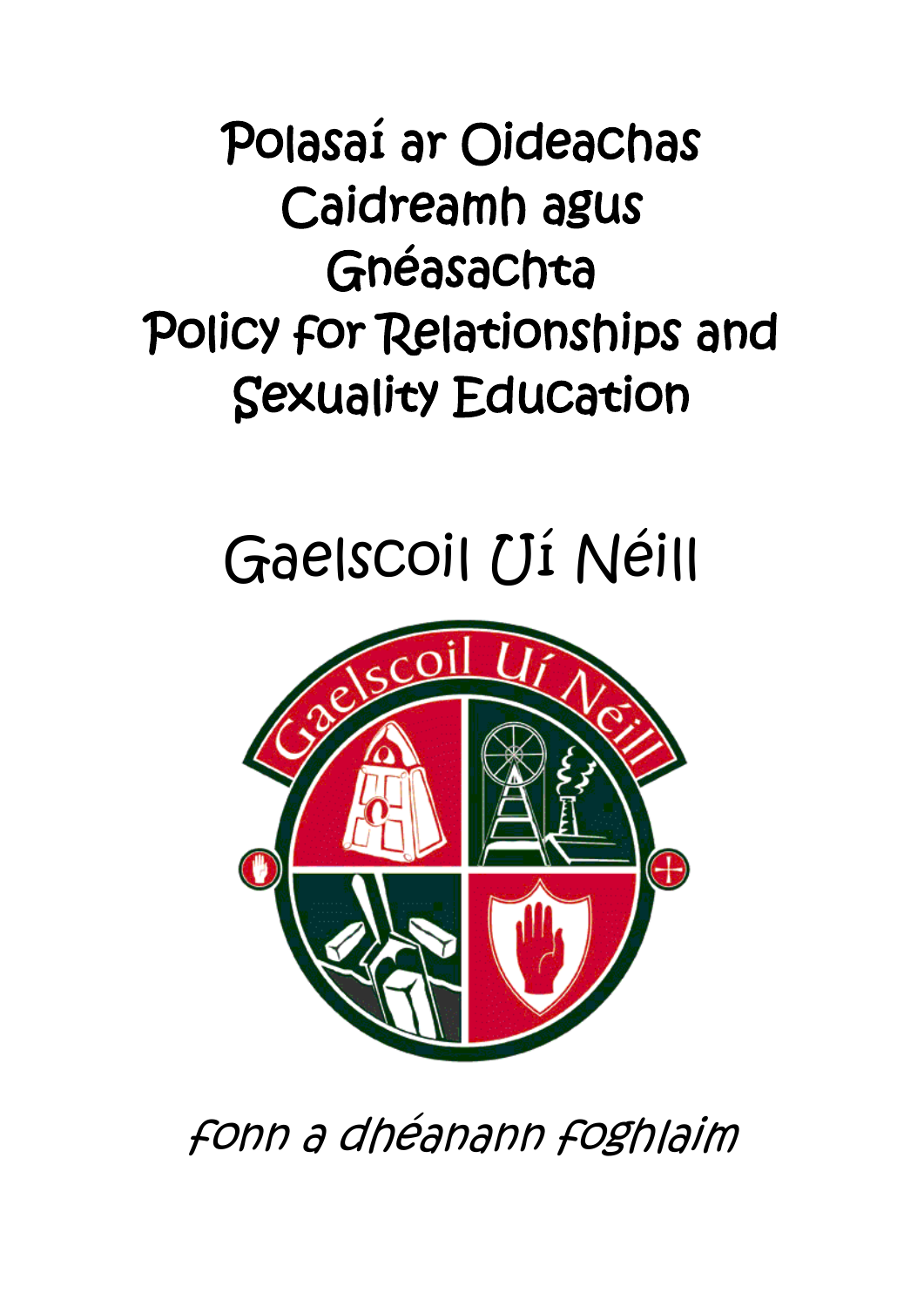#### Vision Statement of Gaelscoil Uí Néill

While we are a non-denominational school, we respect and promote the spiritual development of the pupils in accordance with the parents' wishes. Our school vision is one of the means by which we achieve our objectives in educating the children in the knowledge, skills and understanding in order to lead rich and fulfilling lives.

Our vision as a school is as follows:

- Gaelscoil Uí Néill is a community of friendship and co-operation and a community that values learning above all else: we are a learning school!
- We look out for one another and help each other when we are in need. We do not hesitate to ask for help when we are having difficulties.
- We encourage all the members of our community to aspire and to strive to achieve all that we can and for each of us to become the best person we can be.
- We are the heartbeat of the Irish language in Coalisland and Clonoe, and speak Irish with pride and conviction in school and beyond our gates. We promote the values and customs of our country as well as developing the skills we need to live in a modern society. Our culture gives us the foundation and confidence to embrace a constantly changing world.
- We are a bilingual and biliterate school; we recognise the position of the English language in our society and ensure that all members of the school community develop literacy skills in both languages.
- We strive, through our bilingualism, to develop many aspects of our character and personality; to show confidence and take pride in who we are and to feel empathy and display tolerance towards others.
- We promote independence and value enquiry, recognising that it is sometimes less important to get the correct answer, and more important to understand and explore the question.
- We deliver all aspects of our Curriculum, as is our statutory duty, but we try to do so with creativity, imagination and verve.
- Learning can be fun and it is fun to learn!

#### **The School Ethos**

The ethos of our school is founded on principles where tolerance and respect for others is paramount. It is our intention that everyone feels valued and our pupils are encouraged to develop their full potential in a caring and supportive environment. This policy reflects the ethos of our school.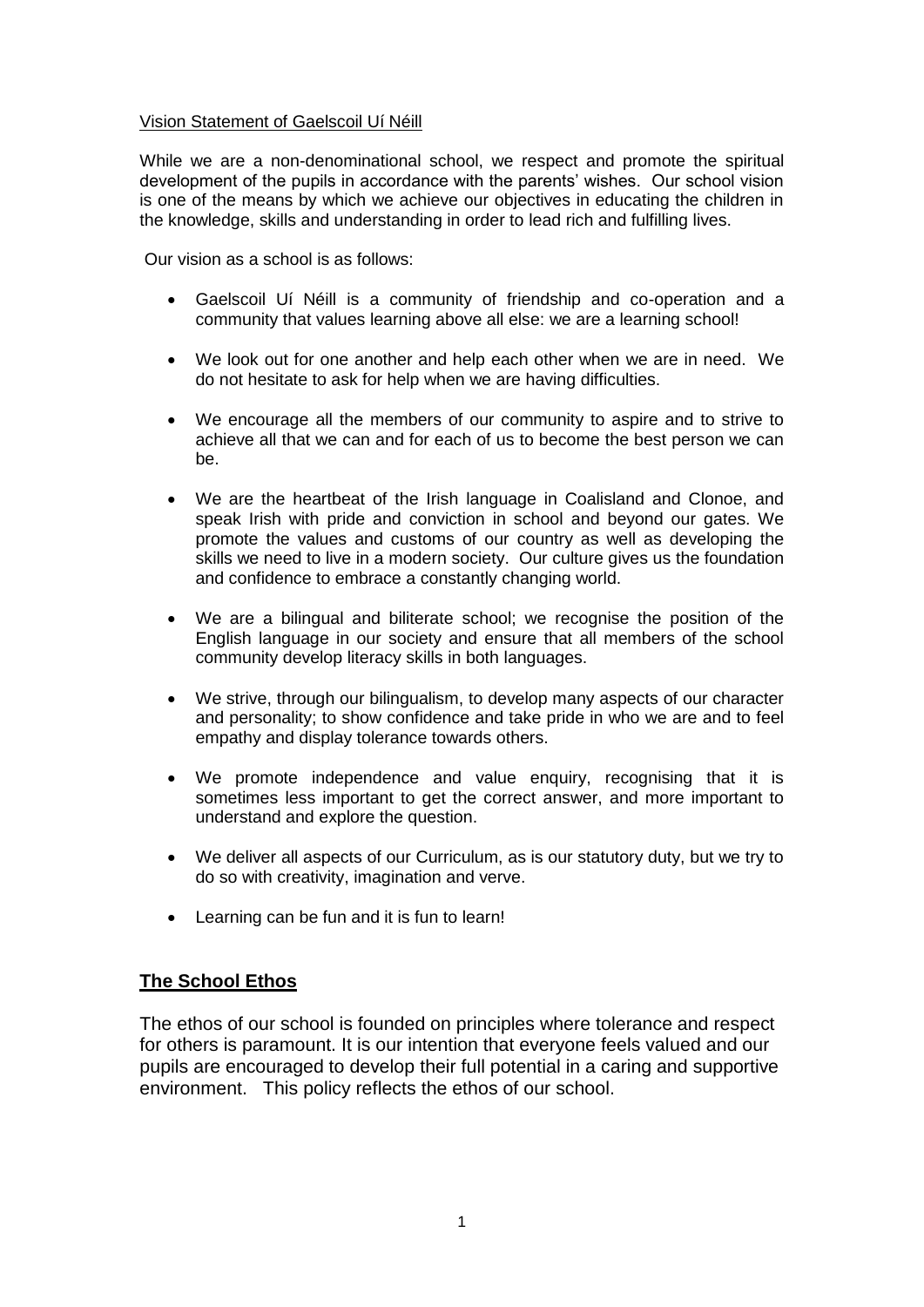#### **Rationale**

Gaelscoil Uí Néill is committed to the education of children regardless of race, religion, gender or status. All pupils have a right to an education which adequately prepares them for adult life, and RSE plays an integral part. In the Northern Ireland Primary School Curriculum, one of the areas of learning is Personal Development and Mutual Understanding (PDMU). An integral part of the PDMU curriculum is the provision of RSE. As a non-denominational, Irish-medium school, Gaelscoil Uí Néill advocates the promotion of a 'Personal Development' approach to RSE whereby children in our care are given the skills to help them resist peer and media pressure, and make informed decisions based on their own internal self-respect and selfesteem. Pupils are encouraged to recognise their individual needs to respecting the needs and wants of others. RSE is a lifelong process that involves the acquisition of knowledge, understanding and skills and the development of attitudes, beliefs, morals and values.

Teaching RSE should provide opportunities which enable pupils to:

- form values and establish behaviour within a moral, spiritual and social framework
- examine and explore the various relationships in their personal lives
- learn how to develop and enjoy personal relationships and friendships which are based on responsibility and mutual respect
- build the foundations for developing more personal relationships in later life
- make positive, responsible choices about themselves and others and the way they live their lives

# **Aims**

The aims of RSE are to:

- enhance the personal development, self-esteem and well-being of the child
- help the child develop healthy and respectful friendships and relationships
- foster an understanding of, and a healthy attitude to, human sexuality and relationships in a moral, social and spiritual framework
- promote responsible behaviour and the ability to make informed decisions
- help the child come to value family life and marriage
- appreciate the responsibilities of parenthood
- promote an appreciation of the value of human life and the wonder of birth.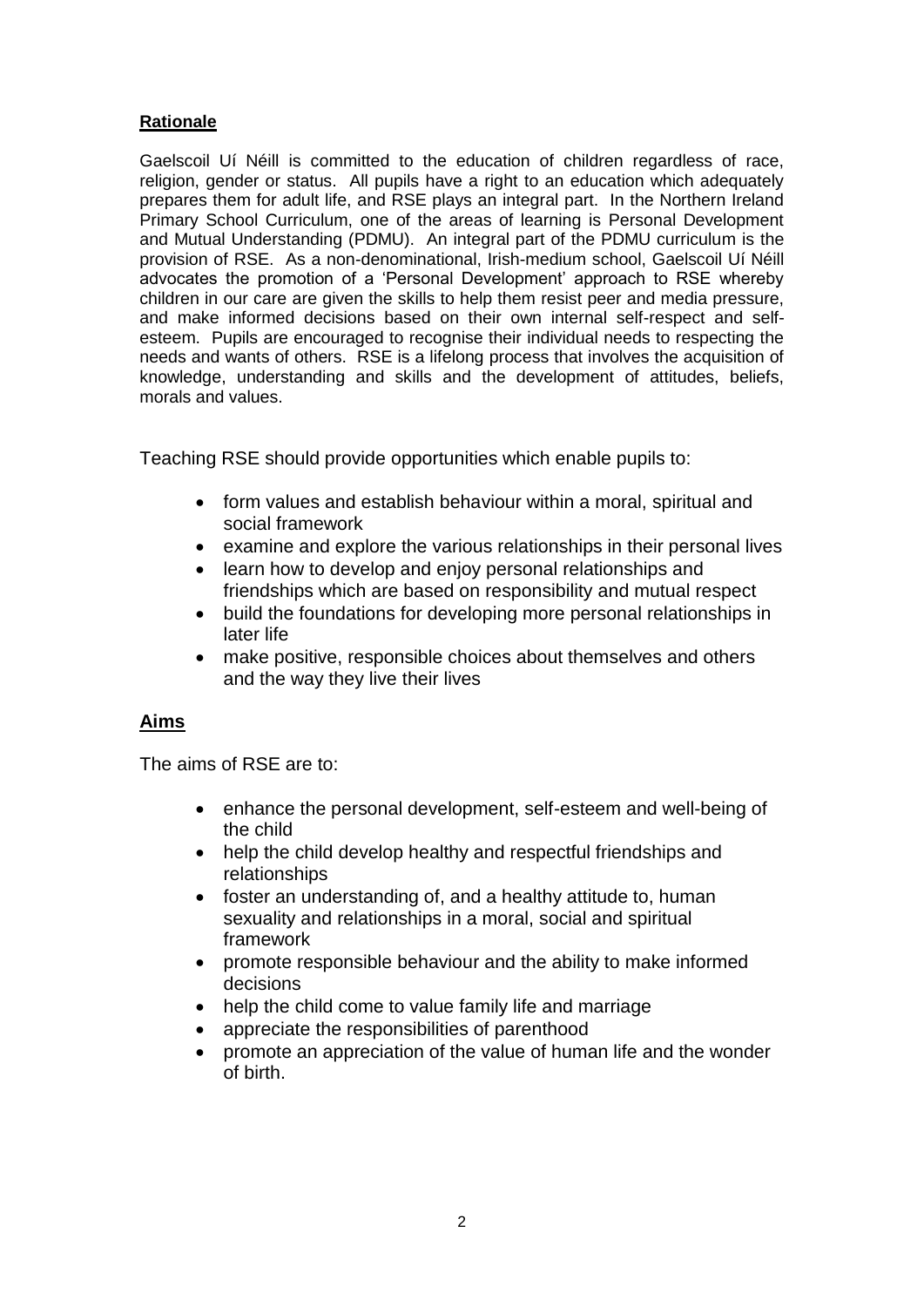# **Learning Objectives**

The RSE curriculum should enable pupils to:

- acquire and develop knowledge and understanding of self
- develop a positive sense of self-awareness, self-esteem and selfworth
- develop an appreciation of the dignity, uniqueness and well-being of others
- understand the nature, growth and development of relationships within families, in friendships and in wider contexts
- develop an awareness of differing family patterns
- develop strategies to make decisions, solve problems, and implement actions in various personal, social and health contexts
- become aware of the variety of ways in which individuals grow and change and understand that their developing sexuality is an important aspect of self-identity
- develop personal skills which will help to establish and sustain healthy personal relationships
- develop some coping strategies to protect self and others from various forms of abuse
- acquire and improve skills of communication and social interaction
- acquire and use an appropriate vocabulary to discuss feelings, sexuality, growth and development.

# **Skills**

The RSE curriculum should enable pupils to develop the skills necessary to form and maintain relationships and to make informed choices and decisions regarding health and well-being. Pupils should also be helped to develop skills to critically evaluate the wide range of information, opinions, attitudes and values.

They need opportunities to develop:

- **practical skills** for everyday living; for supporting others; for future parenting;
- **communication skills**  learning to listen, listening to others points of view; putting one's own view forward clearly and appropriately; giving and receiving feedback; handling and resolving conflict peacefully; being assertive;
- **decision-making and problem-solving skills** for sensible choices made in the light of relevant information; making moral judgements about what to do in actual situations and putting these judgements into practice; acting responsibly and with initiative as an individual or as a member of a variety of groups;
- **inter-personal skills** for managing relationships confidently and effectively; for developing as an effective group member or leader.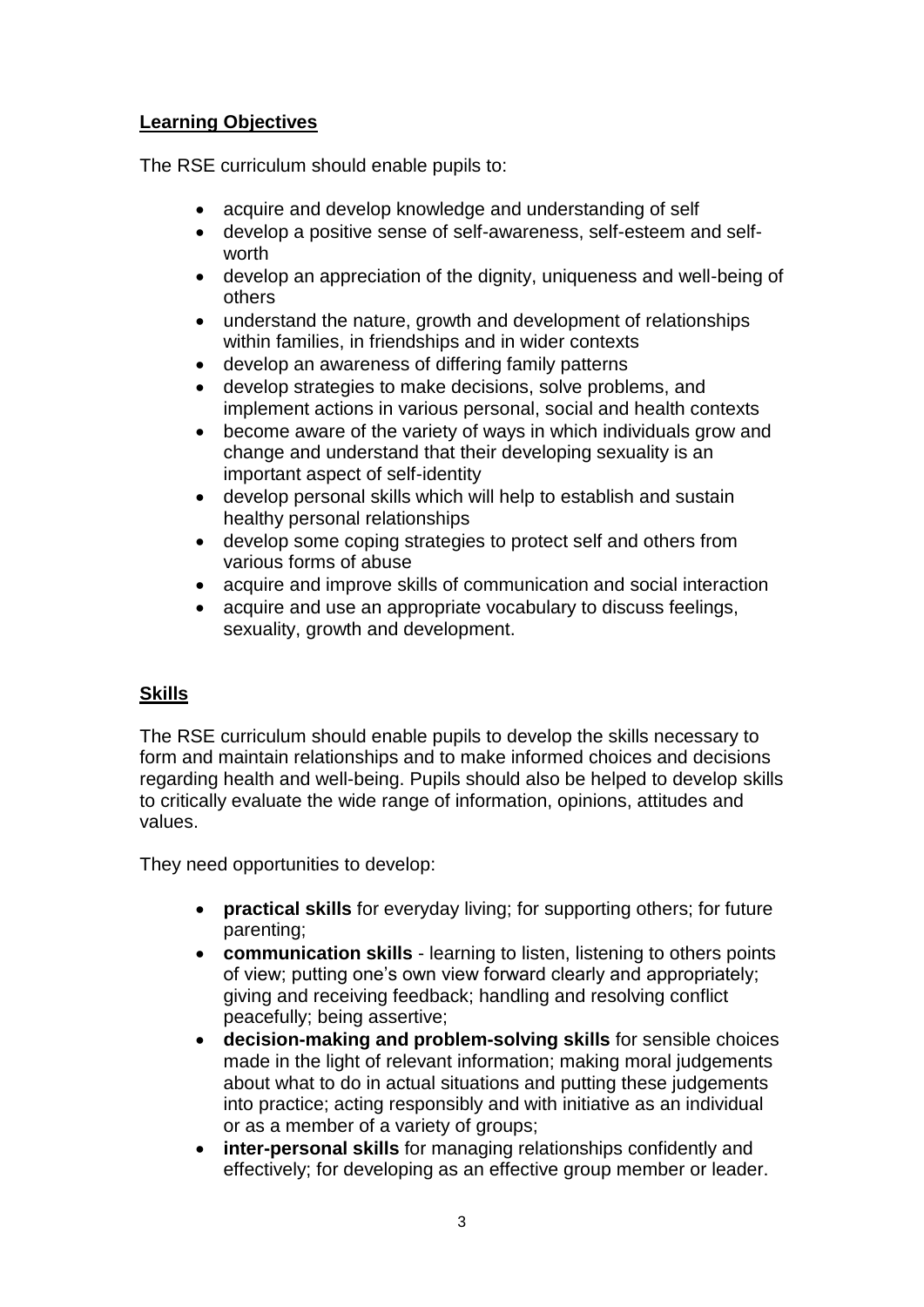#### **Morals and Values**

RSE should enable pupils to clarify what they believe and why they believe it and develop a respect for and interest in the beliefs of others. Pupils need opportunities to explore values and attitudes and to consider how they affect them, and others.

Children should be taught RSE within a framework which models and encourages the following values:

- a respect for self
- a respect for others
- non-exploitation in relationships
- commitment, trust and bonding within relationships
- mutuality in relationships
- honesty with self and others
- a development of critical self-awareness for themselves and others
- an exploration of the rights, duties and responsibilities involved in relationships
- compassion, forgiveness, mercy and care when people do not conform to their way of life
- self-discipline

#### **Relationships between Home, School and Community**

The effectiveness of this policy and its implementation is dependent on a collaborative process involving teachers, parents/carers, governors and other educational and health professionals. Each of the partners has distinctive contributions to make.

Keeping parents/carers informed about the school's provision for health education is a vital element of RSE. Informal sessions may then be arranged so that interested parents/carers could consider issues such as the readiness of children for aspects of the RSE programme, the appropriateness of resources the content and methodologies proposed, and the handling of sensitive topics.

The delivery of RSE must prepare pupils to view relationships in a responsible and healthy manner and should be taught in harmony with the ethos of the school and reflect the moral and religious principles.

Department of Education Circulars providing advice on developing or reviewing their RSE policy is provided in:

- Circular 2001/15 Relationships and Sexuality Education;
- Circulars 2001/15a and 2001/15b)
- Circular 2013/16
- Circular 2015/22 Relationships and Sexuality Education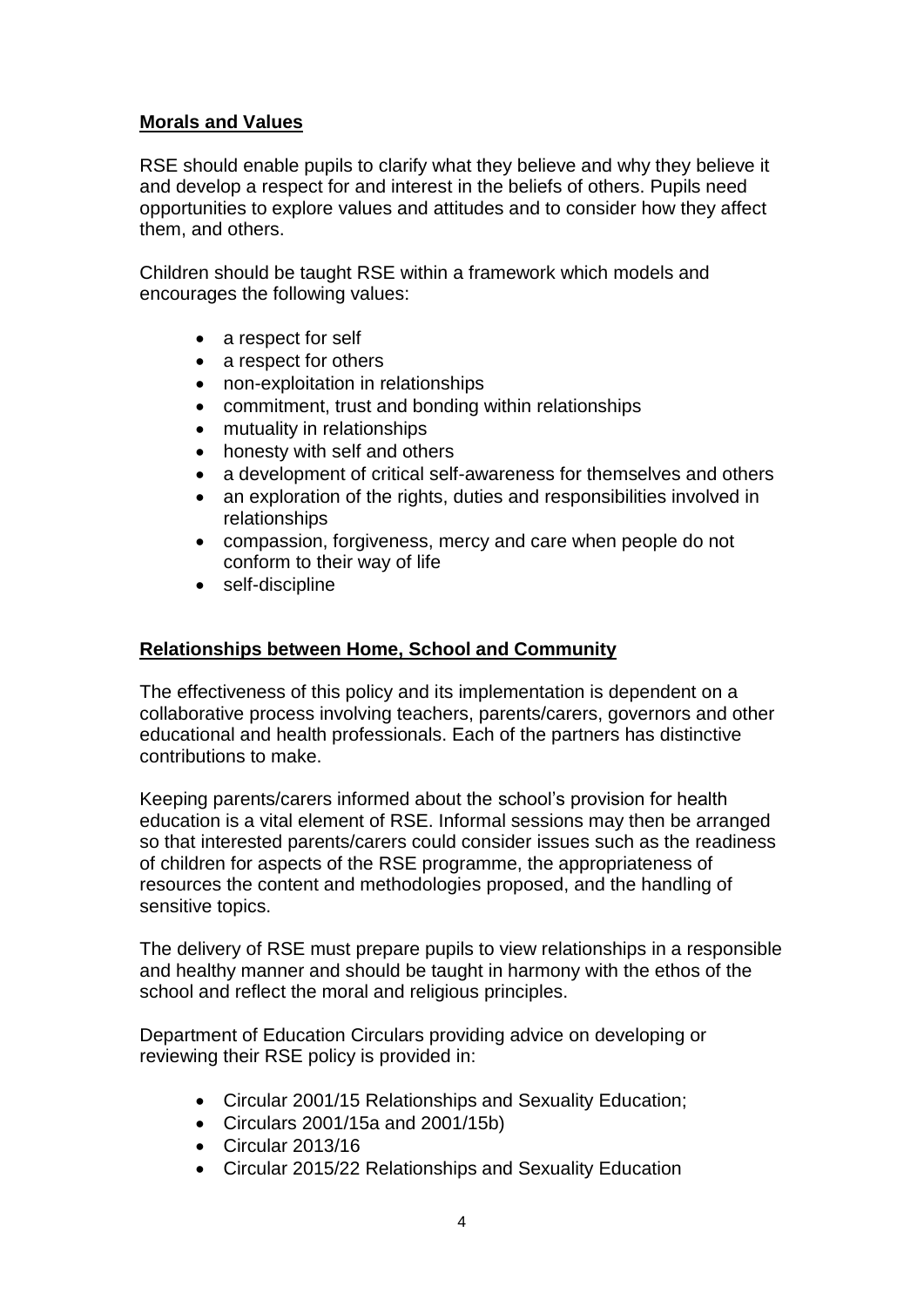These circulars are available on the Department's website: www.deni.gov.uk. Guidance and resources on RSE are also provided on the NI Curriculum website at [www.nicurriculum.org.uk](http://www.nicurriculum.org.uk/)

# **Links to Other Policies**

- Curriculum Policy
- Child Protection/Safeguarding Children
- Pastoral Care
- Health Education
- E-Safety
- Positive Behaviour
- Anti-Bullying

In primary schools, RSE builds, in a developmentally appropriate way, on children's existing knowledge and experience of their bodies, relationships and the world around them. RSE and Positive Behavious are complementary since both emphasise the development of a positive self-image and a respect for self and for others.

An RSE programme for primary schools should provide structured opportunities for pupils to learn about:

- themselves as unique human beings
- their spiritual, social, emotional and physical growth
- their friendships and relationships with others and
- the various changes that occur as they progress towards adolescence and adulthood, particularly the emotional and physical changes which occur at puberty.

# **Meeting the Needs of Pupils**

To ensure that the learning experiences are effective, positive and relevant to all pupils, the RSE programme should be developmental, accessible and be appropriate to the age and maturity of the pupils. It should meet the needs of both genders and be a positive experience for all participants.

# **Roles and responsibilities**

The Board of Governors examines and ratifies the school's RSE Policy

The Principal and Senior Leadership Team co-ordinate the school's approach to RSE and consults with the Board of Governors, staff, pupils, parents/carers, and health professionals.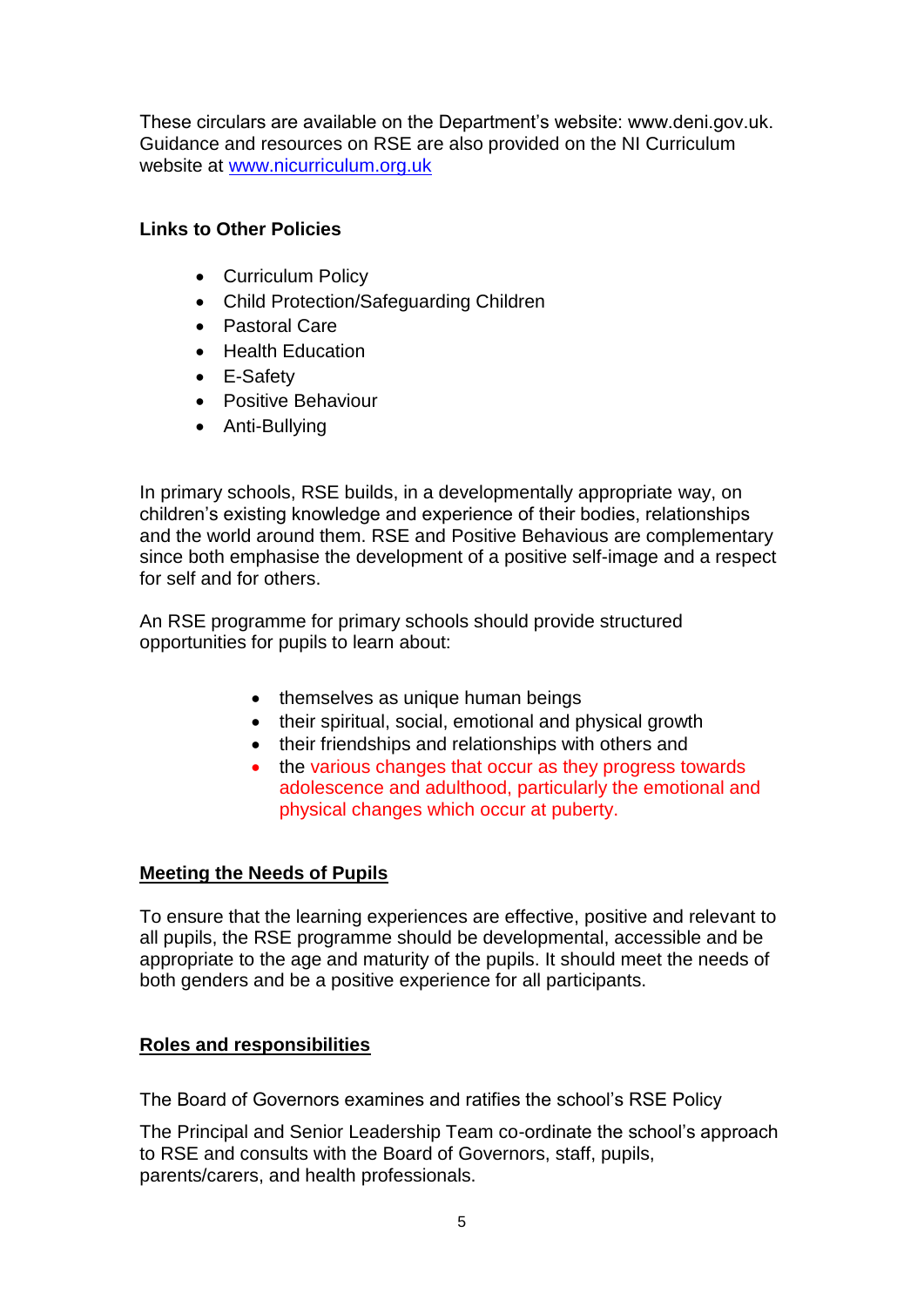The staff provide a link and have a complementary role with parents/carers and deliver the school's RSE programme within th e context of the Northern Ireland Curriculum.

#### **Content / detail**

RSE will be delivered in a holistic, cross curricular way, ensuring that teaching is at all times appropriate to the maturity and understanding of the pupils. Teachers will be ever alert to the personal and emotional circumstances of the pupils. RSE will not include sex education and physical changes brought on by puberty. It will, instead, focus on this age range in terms of selfacceptance, peer-pressure, values, assertiveness and mutual respect.

Pupils should also have the opportunity to provide feedback about the content of the programme of RSE delivered by the school so that it can be responsive to their needs. In Gaelscoil Uí Néill this is done through consultation with the Primary 6 and Primary 7 members of the school Council.

#### **Curriculum Organisation and Delivery**

The following outline teaching programme illustrates the topics covered through the delivery of the Northern Ireland Curriculum in Gaelscoil Uí Néill. Many of the aspects included below are also part of the Health Education curriculum, PDMU, RE, the World Around Us, PE, Drama or in reaction to specific situations. All teachers will deliver the RSE programme.

Topics and themes are often repeated at regular intervals. The sequence in which ideas are presented below is not intended to imply a teaching order

# **Foundation Stage and Key Stage 1**

#### *Myself*

- Myself: how I grow, feed, move and use my senses; caring for myself, for example, hygiene, sleep, exercise
- Naming parts of the body (basic) developing an agreed language for our bodies
- Being myself I am unique, my self-esteem, self-confidence, independence, respect and caring for myself
- Similarities and differences between myself and others, for example, uniqueness, fingerprints, gender issues, different rates of growth
- An introduction to the stages of human development changes as we grow, for example, baby, child, teenager, adult, mother/father, grandparents
- Recognising moods, feelings and concerns and developing a language and an appropriate manner of expressing them, for example, What do I do if I feel sad or angry?
- Personal likes and dislikes.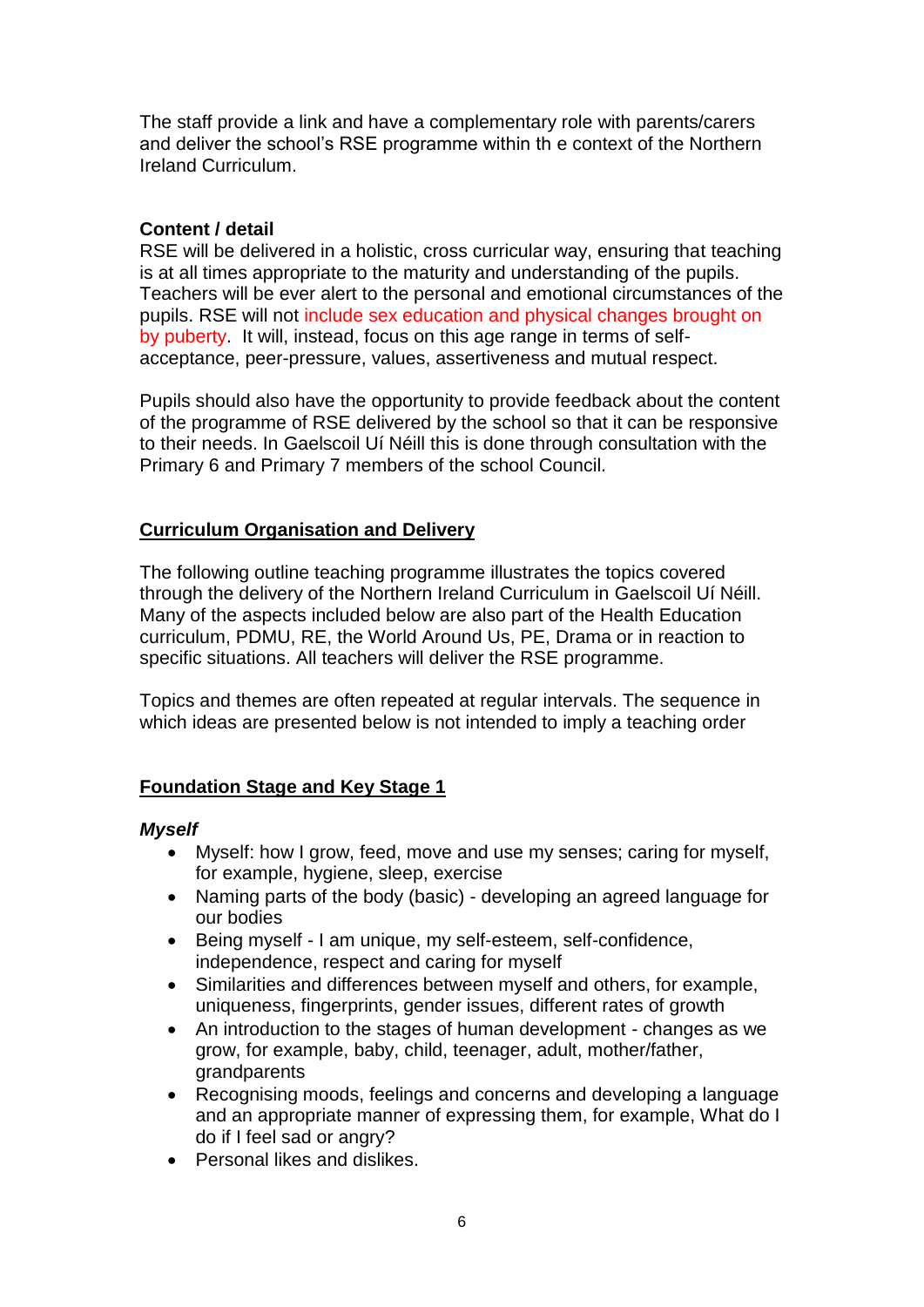# *My Relationships*

- My family, special people in my life what they do for me and what I do for them
- Friendships, getting on with each other, for example, communicating, playing together, listening, co-operating and sharing
- Ageing- how do we know that things are alive, dead, young and old
- Loss and mourning death of a person or a pet (Note: the situations of the pupils should be taken into account prior to introducing this topic)
- Respect and caring for family members and friends, for example, caring for a new baby
- Bullies and what to do about them
- Personal safety simple skills and practices to maintain personal safety
- The difference between good and bad touches
- Realise that adults and older children are not always friends; the potential danger of relationships with strangers or acquaintances
- Strategies which pupils might use to protect themselves from potentially dangerous situations

# *My Community/Environment*

- Awareness of different types of families and the roles of individuals within families
- Keeping safe, for example, dangerous places, dangerous situations, the adults who will help, how to get help from others
- Rules at home, at school and in the community
- Respect and caring for people in the community, e.g. elderly people

# **Key Stage 2**

# *Myself*

- My body, how it works and how to keep it healthy
- The physical, social and emotional changes that occur during puberty (girls and boys)
- Myself and my peers different rates of growth and physical development, maturity
- Valuing and respecting myself, identifying personal strengths and weaknesses
- Feelings, for example, things that make me happy, sad, excited, embarrassed, angry, scared; expressing our feelings, showing love and affection
- Gender roles
- Making choices the influences on me and the consequences of actions for oneself and others
- Distinguishing between right and wrong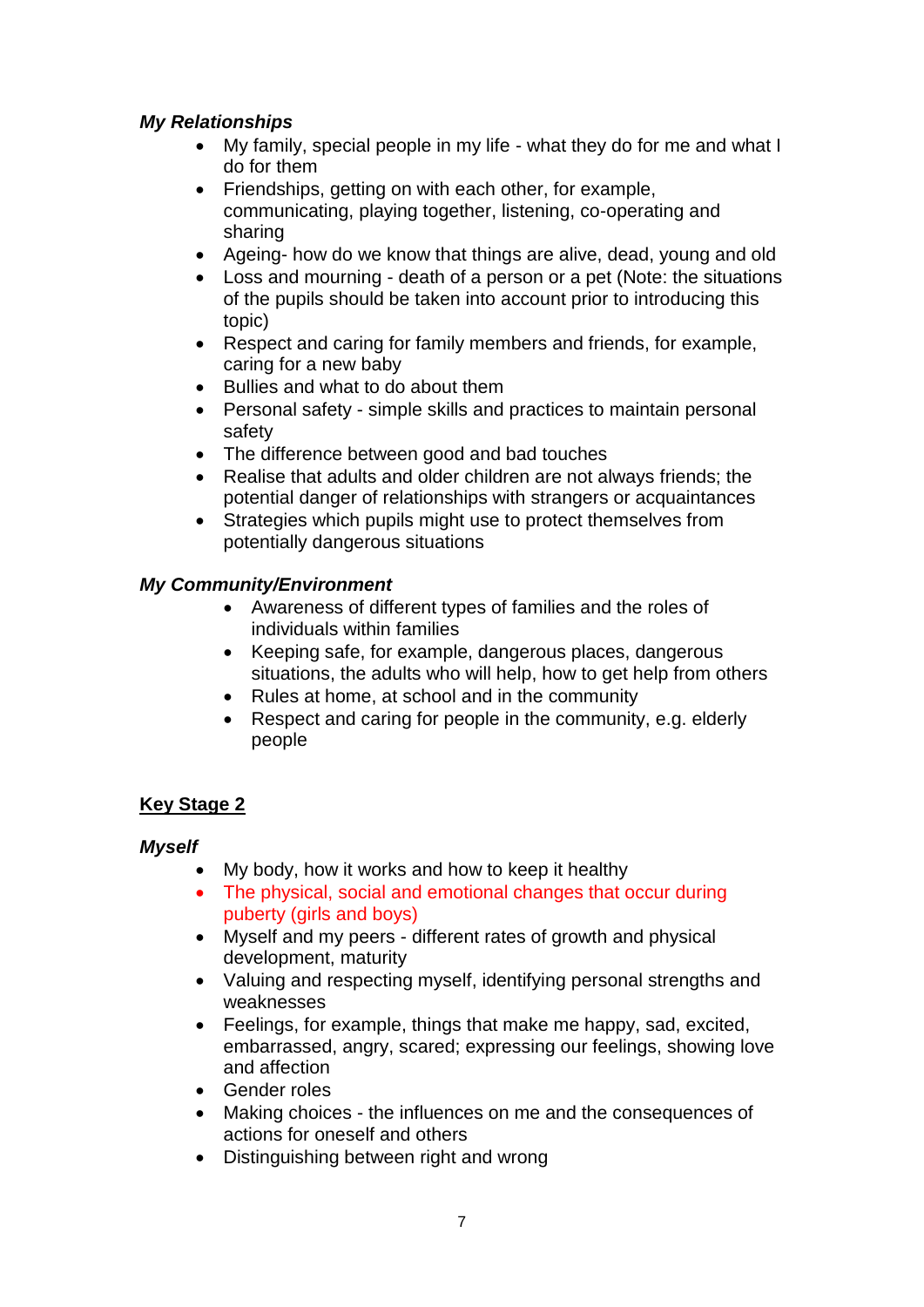• Secrets - knowing the difference between good and bad secrets, what to do about bad secrets

# *My Relationships*

- Identifying the positive traits of friendship and their corresponding values
- Differences and similarities in people; the need to respect other people's views, emotions and feeling
- Families and how they behave what family members expect of each other
- The meaning of friendship and loyalty; making and maintaining friendships and social relationships, for example, identifying and understanding pressures and influences, taking account of other people's point of view
- Handling difficult situations, for example, teasing, bullying, death of a family member
- The meaning of relationships within families, between friends and in the community
- Behaviour what constitutes appropriate and non-appropriate physical contact
- Identifying dangers and risks within relationships
- Being assertive in defending individual rights and beliefs
- People who can help pupils when they have anxieties, concerns or questions

# *My Community/Environment*

- Appreciation of the family in relation to the school and the wider community
- Cultural differences in families and family relationships
- Helping agencies which can support families and individuals in different circumstance
- Messages and images about health, gender roles and sexuality from the media, family and peers.

# **Selection of Teaching Resources**

The selection of teaching resources should be:

- consistent with the school's RSE policy and the aims and objectives of the RSE programme
- consistent with the school's morals and values
- appropriate to pupils' age, level of understanding and maturity
- factually correct and respectful of its audience
- likely to appeal to pupils in terms of appropriate language level, images, attitudes and values, maturity, contexts and situations, and the knowledge required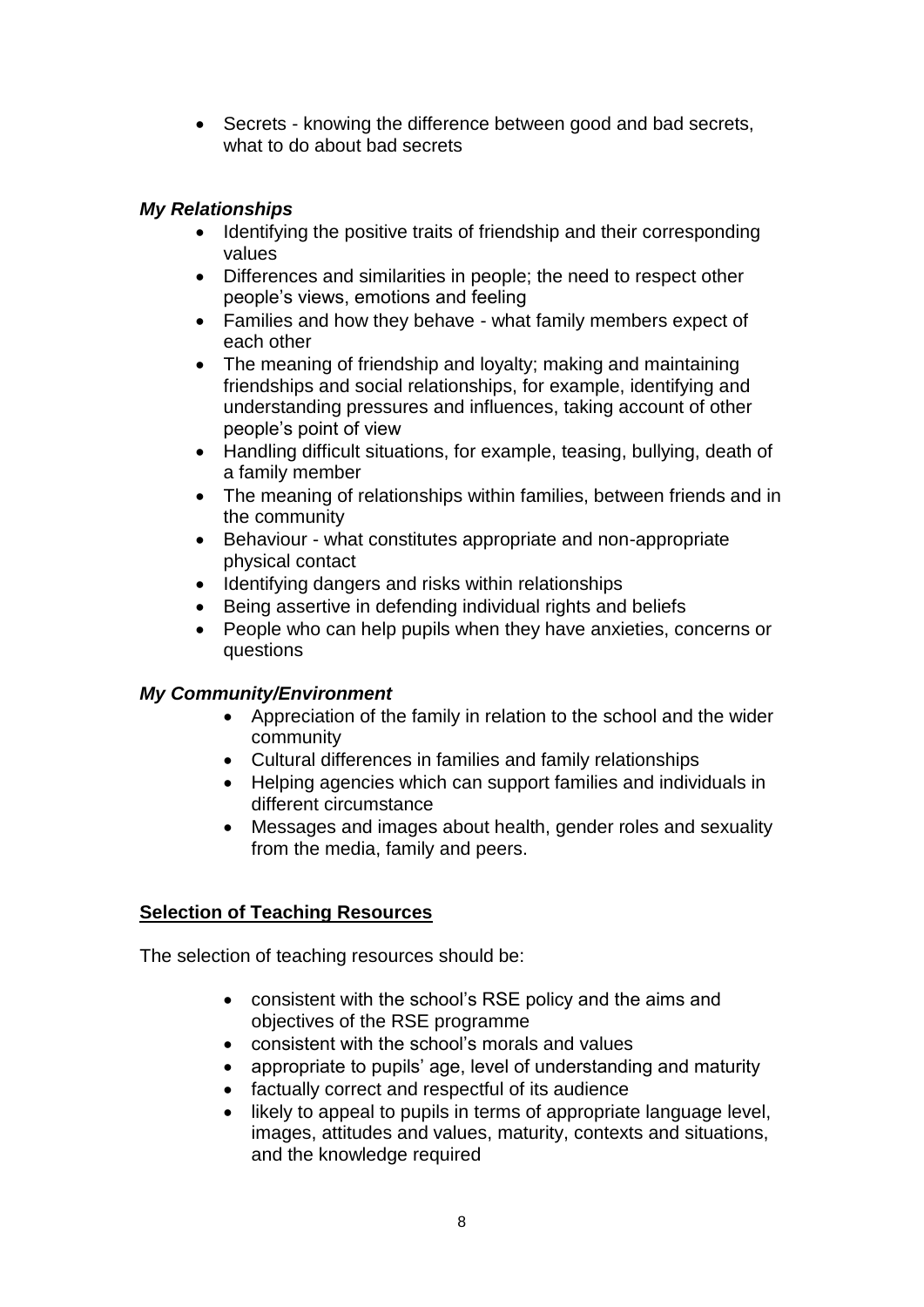- complementary to the existing programmes which the school offers
- encouraging consideration of a range of issues, attitudes and beliefs pertinent to the topics covered

In Gaelscoil Uí Néill, we believe it is vital that teachers create a classroom environment which is supportive, where self-esteem is fostered and where the pupils feel valued and affirmed. The climate of the classroom needs to promote mutual respect and the dignity of each individual. It is important to create an atmosphere in the classroom that allows the pupils to feel comfortable and express opinions and feelings in a secure and safe manner and to explore issues that may be sensitive and personal. Every effort should be made to ensure that the whole groups is at ease, with pupils showing respect for each other and realising their responsibilities to each other.

Ground rules should be agreed to help to minimise embarrassment and encourage the respect of each other's opinion. Realistic scenarios, case studies, role-play, drama, videos and stories can be used to enable pupils to discuss issues without personal disclosure.

Important considerations are the:

- degree of trust, respect and positive regard for pupils
- relationships between the teacher and pupils, and between the pupils themselves
- need for clear expectations, goals and learning objectives
- use of teaching and learning methods which involve pupils actively in their own learning and encourage the consideration of attitudes and values and the ability to make informed and healthy decisions and
- need to be aware and take account of the current youth culture

#### **Confidentiality and Child Protection/Safeguarding Children**

Confidentiality cannot be guaranteed. Where there is disclosure by a child of abuse, Child Protection/Safeguarding Children procedures will be implemented.

The classroom is an open environment and confidentiality cannot be maintained. Therefore, staff and pupils are not encouraged to talk about their personal relationships or experiences during class discussions.

The child's right to privacy must be respected at all times by both the teacher and all other pupils in the class. A key rule to agree in advance of any discussion is that no one will be expected to ask or answer any personal questions. It is equally important that the teacher shares this right and never feels obliged to impart information about his/her own personal life.

However: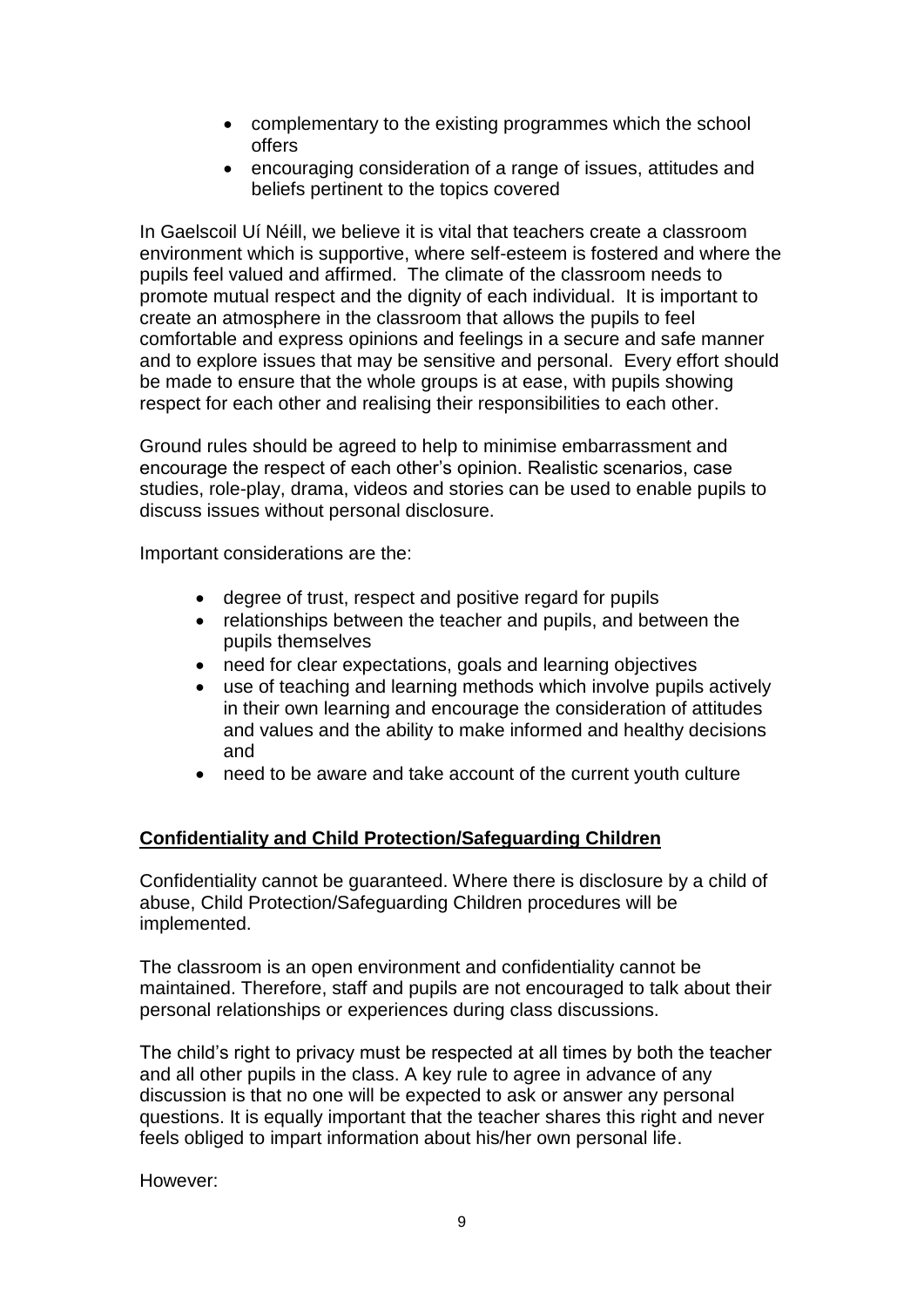- teachers cannot promise confidentiality. A child does not have the right to expect that incidents in the classroom or in the wider context of the school will not be reported, as appropriate, to his or her parents/carers and/or the principal. **(Refer to our Child Protection/Safeguarding Children Policy)**
- the principal or designated teacher for Child Protection/Safeguarding Children must be informed of any disclosures which might suggest that a pupil is at risk or that physical or sexual abuse is suspected. If a child confides in a member of staff and requests that the information is kept secret, the child must be told, sensitively, that the matter must be reported to the appropriate agencies. Decisions can then be taken in accordance with the procedures detailed in the school's Child Protection/Safeguarding Children Policy
- teachers can provide general educational advice to all pupils as part of the curriculum. This general advice can be given to pupils individually or within group situations. It is important that the type of advice and the manner in which it is given is supportive of the role of the parents/carers
- there will be occasions when teachers will have to exercise their discretion and judgement about how to deal with particular issues raised by an individual or by a group of pupils. An initial judgement will need to be made about whether or not it is appropriate to deal with the issues with the whole class. The teacher may wish to discuss the issues with the parents/carers to see how they would like the matter to be handled. Teacher colleagues or a member of the school's Leadership Team/Safeguarding Team might also provide useful guidance. It may be appropriate to respond to the issues with individual pupils or to arrange time for group discussion outside class time. In all cases, teachers should encourage pupils to discuss any issues and concerns they might have with their parents/carers;
- teachers are not medical professionals and will not give detailed personal medical advice to any pupil. Only doctors and health professionals should give medical advice to pupils;
- teachers encourage young people, where possible, to discuss their concerns with parents/carers

#### **Withdrawal from RSE**